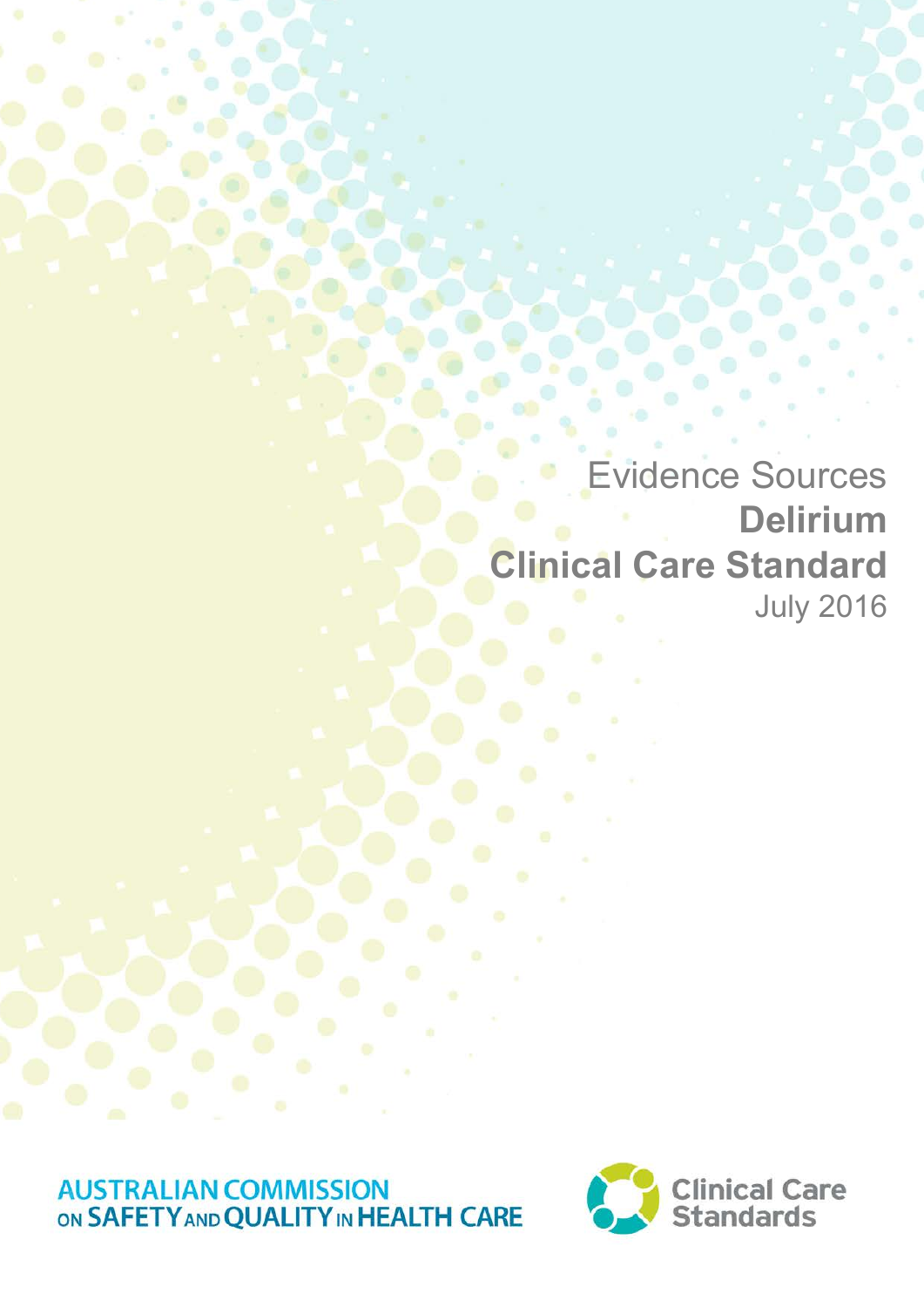© Commonwealth of Australia 2016

This work is copyright. It may be reproduced in whole or in part for study or training purposes subject to the inclusion of an acknowledgment of the source. Requests and inquiries concerning reproduction and rights for purposes other than those indicated above require the written permission of the Australian Commission on Safety and Quality in Health Care, GPO Box 5480 Sydney NSW 2001 or **[mail@safetyandquality.gov.au.](http://mail@safetyandquality.gov.au)**

ISBN 978-1-925224-51-1

### **Suggested citation**

Australian Commission on Safety and Quality in Health Care. Evidence Sources: Delirium Clinical Care Standard. Sydney: ACSQHC, 2016.

### **Acknowledgements**

Many individuals and organisations have freely given their time and expertise in the development of this paper. In particular, the Commission wishes to thank the Delirium Clinical Care Standard Topic Working Group and other key experts who have given their time and advice. The involvement and willingness of all concerned to share their experience and expertise is greatly appreciated.

Members of the Delirium Clinical Care Standard Topic Working Group include Dr Glenn Arendts, Associate Professor Simon Bell, Associate Professor Ravi Bhat, Professor John Botha, Associate Professor Gideon Caplan, Dr Judy McCrow, Associate Professor Laurie Grealish, Ms Jacinta George, Ms Joan Jackman, Associate Professor Dina LoGiudice, Ms Anne Moehead, Ms Joy Pettingell, Dr Judith Silberberg and Associate Professor Brendan Silbert.

### **Disclaimer**

The Australian Commission on Safety and Quality in Health Care has produced this Evidence Sources document to support the corresponding Clinical Care Standard. The Clinical Care Standard supports the delivery of appropriate care for a defined clinical condition and is based on the best evidence available at the time of development. Healthcare professionals are advised to use clinical discretion and consideration of the circumstances of the individual patient, in consultation with the patient and/or their carer or guardian when applying information contained within the Clinical Care Standard. Consumers should use the information in the Clinical Care Standard as a guide to inform discussions with their healthcare professional about the applicability of the Clinical Care Standard to their individual condition.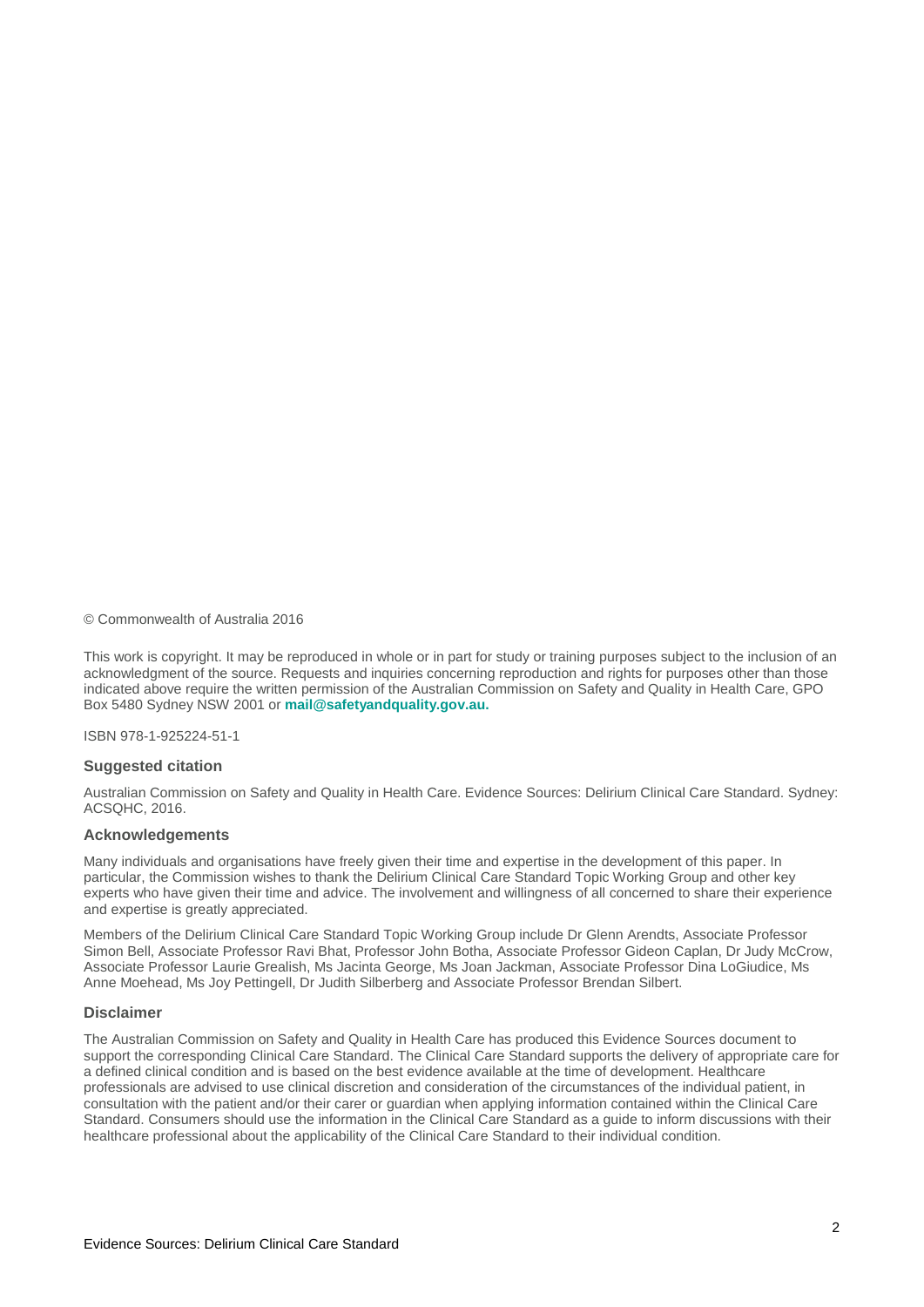# Evidence Sources **Delirium Clinical Care Standard**

The quality statements for the Delirium Clinical Care Standard were developed in collaboration with the Delirium Clinical Care Standard Topic Working Group and are based on best available evidence at the time of development.

Literature searches are conducted by Commission staff at different stages of development of a Clinical Care Standard. The initial search for this Clinical Care Standard took place between June 2014 and August 2014. A draft evidence summary was prepared which was reviewed for completeness by the Delirium Clinical Care Standard Topic Working Group. Subsequent searches are conducted as the Clinical Care Standard is developed.

The search was aimed at reviewing the evidence-base for each potential quality statement. As set out below, several steps were involved. The first step was to locate national clinical practice guidelines; if relevant, current, based on available evidence developed using systematic methods and endorsed by organisations, they would be the key sources of evidence. The second step was to locate other Australian guidelines, standards, policies, protocols, and international guidelines and standards. The third step was to identify highlevel evidence published after the release of the national clinical practice guidelines.

Australian clinical practice guidelines, standards and policies were identified by searching:

- the clinical practice guideline portal of the National Health and Medical Research Council (NHMRC)
- websites of professional colleges and organisations
- websites of state and territory health departments and agencies
- internet search using various search engines.

International clinical practice guidelines were identified by searching:

- guideline clearing houses such as the Agency for Healthcare Research and Quality (AHRQ), and Guidelines International Network (GIN)
- websites of guideline developers, such as the UK's National Institute for Health and Care Excellence (NICE), Scottish Intercollegiate Guideline Network (SIGN).

Other high-level evidence was identified by searching:

- the Cochrane Collaboration for systematic literature reviews and meta analyses
- medical literature databases (Medline, Embase) for systematic reviews and meta-analyses.

A summary of evidence sources for each draft quality statement is attached.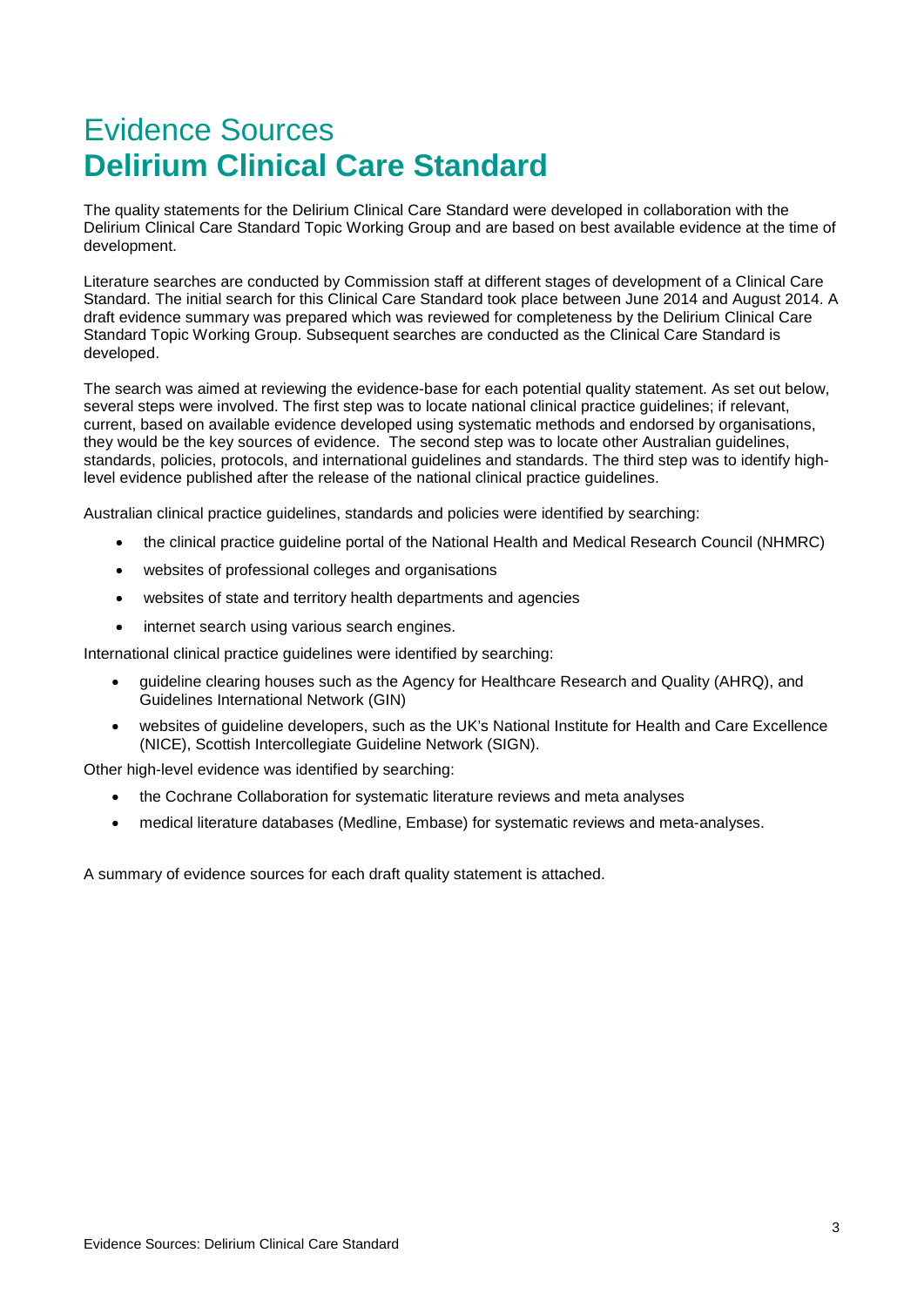| <b>Quality Statement 1</b>                                                                                              |                                                                                                                                             | A patient presenting to hospital with one or more key risk factors for delirium receives<br>cognitive screening using a validated test. In addition, the patient and their carer are asked                          |  |  |  |
|-------------------------------------------------------------------------------------------------------------------------|---------------------------------------------------------------------------------------------------------------------------------------------|---------------------------------------------------------------------------------------------------------------------------------------------------------------------------------------------------------------------|--|--|--|
|                                                                                                                         |                                                                                                                                             | about any recent changes (within hours or days) in the patient's behaviour or thinking.                                                                                                                             |  |  |  |
| <b>EVIDENCE SOURCES</b>                                                                                                 |                                                                                                                                             |                                                                                                                                                                                                                     |  |  |  |
| <b>Australian Guidelines</b>                                                                                            |                                                                                                                                             |                                                                                                                                                                                                                     |  |  |  |
|                                                                                                                         | 1. Clinical Epidemiology and Health Service Evaluation Unit, Melbourne Health, Delirium Clinical Guidelines Expert Working Group. Clinical  |                                                                                                                                                                                                                     |  |  |  |
|                                                                                                                         | Practice Guidelines for the Management of Delirium in Older People. 2006 (pp. 32, 37, 40, 43). Accessed May 2015 at:                        |                                                                                                                                                                                                                     |  |  |  |
|                                                                                                                         | http://docs.health.vic.gov.au/docs/doc/Clinical-Practice-Guidelines-for-the-Management-of-Delirium-in-Older-People---October-2006.          |                                                                                                                                                                                                                     |  |  |  |
| <b>International Guidelines</b>                                                                                         |                                                                                                                                             |                                                                                                                                                                                                                     |  |  |  |
|                                                                                                                         |                                                                                                                                             | 1. National Institute for Health and Clinical Excellence. Delirium: diagnosis, prevention and management; Clinical Guideline 103. London: NICE,                                                                     |  |  |  |
|                                                                                                                         |                                                                                                                                             | 2010 (pp.56). Accessed May 2015 at: https://www.nice.org.uk/guidance/cg103.                                                                                                                                         |  |  |  |
| <b>Additional Sources</b>                                                                                               |                                                                                                                                             |                                                                                                                                                                                                                     |  |  |  |
|                                                                                                                         |                                                                                                                                             | 1. Australian Commission on Safety and Quality In Health Care. A better way to care: Safe and high-quality care for patients with cognitive                                                                         |  |  |  |
|                                                                                                                         |                                                                                                                                             | impairment (dementia and delirium) in hospital - Actions for health service managers. Sydney: ACSQHC; 2014 (pp.14). Accessed May 2015                                                                               |  |  |  |
|                                                                                                                         | at: http://www.safetyandquality.gov.au/our-work/cognitive-impairment/better-way-to-care/.                                                   |                                                                                                                                                                                                                     |  |  |  |
|                                                                                                                         | 2. ACI Aged Health Network. Key principles for care of Confused Hospitalised Older Persons. Agency for Clinical Innovation; 2014 (pp 7,10). |                                                                                                                                                                                                                     |  |  |  |
| Accessed May 2015 at: http://www.aci.health.nsw.gov.au/ data/assets/pdf file/0006/249171/CHOPS-key-principles 2014.pdf. |                                                                                                                                             |                                                                                                                                                                                                                     |  |  |  |
|                                                                                                                         | 3. Inouye S, Westendorp R, Saczynski J. Delirium in elderly people. The Lancet. 2014;383(9920):911-22:                                      |                                                                                                                                                                                                                     |  |  |  |
|                                                                                                                         | http://www.ncbi.nlm.nih.gov/pubmed/23992774.                                                                                                |                                                                                                                                                                                                                     |  |  |  |
|                                                                                                                         | 4. Flicker L, Holdsworth K. Aboriginal and Torres Strait Islander People and Dementia: A review of the research. A report for Alzheimer's   |                                                                                                                                                                                                                     |  |  |  |
|                                                                                                                         |                                                                                                                                             | Australia. Alzheimer's Australia Inc.; 2014; 41 (pp 15). Accessed May 2015 at:                                                                                                                                      |  |  |  |
|                                                                                                                         |                                                                                                                                             | https://fightdementia.org.au/sites/default/files/Alzheimers_Australia_Numbered_Publication_41.pdf                                                                                                                   |  |  |  |
|                                                                                                                         |                                                                                                                                             | 5. Jitapunkul S, Pillay I, Ebrahim S. Delirium in newly admitted elderly patients: a prospective study. The Quarterly Journal of Medicine.                                                                          |  |  |  |
|                                                                                                                         |                                                                                                                                             | 1992;83(300):307-14: http://www.ncbi.nlm.nih.gov/pubmed/1631262.<br>6. O'Keeffe ST, Mulkerrin EC, Nayeem K et al. Use of serial Mini-Mental State Examinations to diagnose and monitor delirium in elderly hospital |  |  |  |
|                                                                                                                         |                                                                                                                                             | patients. Journal of the American Geriatrics Society. 2005;53(5):867-70:http://www.ncbi.nlm.nih.gov/pubmed/15877566.                                                                                                |  |  |  |
|                                                                                                                         |                                                                                                                                             | 7. Hodkinson HM. Evaluation of a mental test score for assessment of mental impairment in the elderly. Age and Ageing. 1972;1(4):233-8:                                                                             |  |  |  |
|                                                                                                                         | http://www.ncbi.nlm.nih.gov/pubmed/4669880.                                                                                                 |                                                                                                                                                                                                                     |  |  |  |
|                                                                                                                         |                                                                                                                                             | 8. Molloy DW, Standish TI. A guide to the standardized Mini-Mental State Examination. International psychogeriatrics / IPA. 1997;9 Suppl 1:87-                                                                      |  |  |  |
|                                                                                                                         |                                                                                                                                             | 94; discussion 143-50: http://www.ncbi.nlm.nih.gov/pubmed/9447431.                                                                                                                                                  |  |  |  |
|                                                                                                                         |                                                                                                                                             | 9. Bellelli G, Morandi A, Davis DH et al. Validaion of the 4AT, a new instrument for rapid delirium screening: a study in 234 hospitalised older                                                                    |  |  |  |
|                                                                                                                         |                                                                                                                                             | people. Age and Ageing. 2014;43(4):496-502: http://www.ncbi.nlm.nih.gov/pubmed/24590568.                                                                                                                            |  |  |  |
|                                                                                                                         |                                                                                                                                             | 10. Storey JE, Rowland JT, Basic D et al. The Rowland Universal Dementia Assessment Scale (RUDAS): a multicultural cognitive assessment                                                                             |  |  |  |
|                                                                                                                         |                                                                                                                                             | scale. International Psychogeriatrics / IPA. 2004;16(1):13-31: http://www.ncbi.nlm.nih.gov/pubmed/15190994.                                                                                                         |  |  |  |
|                                                                                                                         |                                                                                                                                             | 11. LoGiudice D, Smith K, Thomas J, Lautenschlager NT, Almeida OP, Atkinson D, et al. Kimberley Indigenous Cognitive Assessment tool (KICA):                                                                        |  |  |  |
|                                                                                                                         |                                                                                                                                             | development of a cognitive assessment tool for older indigenous Australians. Int Psychogeriatr 2006;18(2):269-80. Epub 2006/01/13.                                                                                  |  |  |  |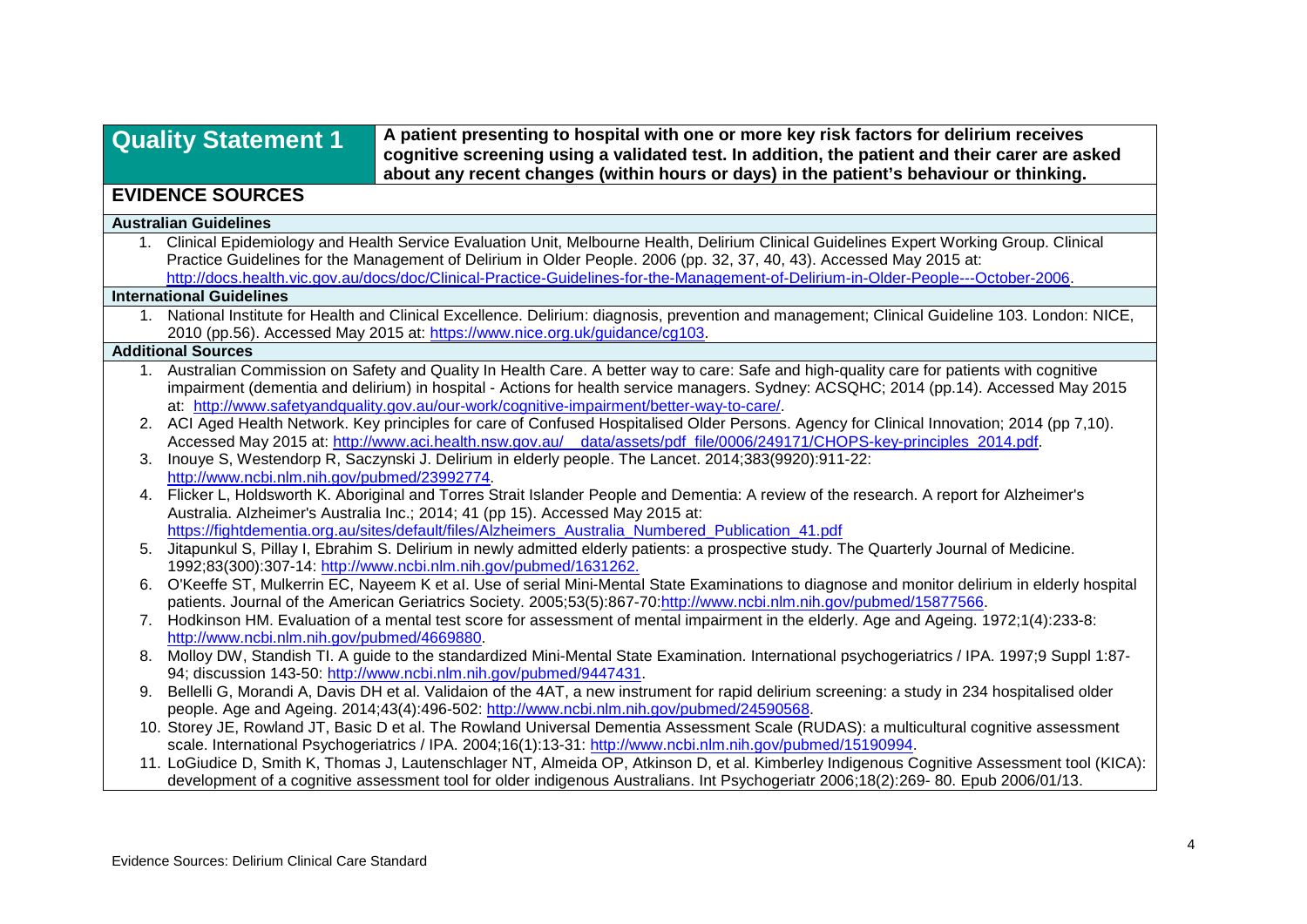|                                 | A patient with cognitive impairment on presentation to hospital, or who has an acute change in<br><b>Quality Statement 2</b><br>behaviour or cognitive function during a hospital stay, is promptly assessed for delirium by a<br>clinician trained and competent in delirium diagnosis and in the use of a validated diagnostic<br>tool. The patient and their carer are asked about any recent changes in the patient's behaviour or<br>thinking. The patient's diagnosis is discussed with them and is documented. |  |  |  |
|---------------------------------|-----------------------------------------------------------------------------------------------------------------------------------------------------------------------------------------------------------------------------------------------------------------------------------------------------------------------------------------------------------------------------------------------------------------------------------------------------------------------------------------------------------------------|--|--|--|
| <b>EVIDENCE SOURCES</b>         |                                                                                                                                                                                                                                                                                                                                                                                                                                                                                                                       |  |  |  |
| <b>Australian Guidelines</b>    |                                                                                                                                                                                                                                                                                                                                                                                                                                                                                                                       |  |  |  |
|                                 | Clinical Epidemiology and Health Service Evaluation Unit, Melbourne Health, Delirium Clinical Guidelines Expert Working Group. Clinical<br>Practice Guidelines for the Management of Delirium in Older People. 2006 (pp.36-38). Accessed May 2015 at:<br>http://docs.health.vic.gov.au/docs/doc/Clinical-Practice-Guidelines-for-the-Management-of-Delirium-in-Older-People---October-2006.                                                                                                                           |  |  |  |
| <b>International Guidelines</b> |                                                                                                                                                                                                                                                                                                                                                                                                                                                                                                                       |  |  |  |
|                                 | 1. National Institute for Health and Clinical Excellence. Delirium: diagnosis, prevention and management; Clinical Guideline 103. London: NICE,<br>2010 (pp 57-58). Accessed May 2015 at: https://www.nice.org.uk/guidance/cg103.                                                                                                                                                                                                                                                                                     |  |  |  |
| <b>Additional Sources</b>       |                                                                                                                                                                                                                                                                                                                                                                                                                                                                                                                       |  |  |  |
| 2.                              | ACI Aged Health Network. Key principles for care of Confused Hospitalised Older Persons. Agency for Clinical Innovation; 2014 (pp. 15).<br>Accessed May 2015 at:.http://www.aci.health.nsw.gov.au/ data/assets/pdf_file/0006/249171/CHOPS-key-principles_2014.pdf<br>Wei LA, Fearing MA, Sternberg EJ, Inouye SK. The Confusion Assessment Method: a systematic review of current usage. Journal of the                                                                                                               |  |  |  |
|                                 | American Geriatrics Society. 2008;56(5):823-30: http://www.ncbi.nlm.nih.gov/pubmed/18384586.                                                                                                                                                                                                                                                                                                                                                                                                                          |  |  |  |
|                                 | Inouye SK, van Dyck CH, Alessi CA et al. Clarifying confusion: the confusion assessment method. A new method for detection of delirium.<br>Annals of Internal Medicine. 1990;113(12):941-8: http://www.ncbi.nlm.nih.gov/pubmed/2240918.                                                                                                                                                                                                                                                                               |  |  |  |
|                                 | 4. Shi Q, Warren L, Saposnik G, Macdermid JC. Confusion assessment method: a systematic review and meta-analysis of diagnostic accuracy.<br>Neuropsychiatric disease and treatment. 2013;9:1359-70: http://www.ncbi.nlm.nih.gov/pubmed/24092976.                                                                                                                                                                                                                                                                      |  |  |  |
|                                 | Ely EW, Margolin R, Francis J et al. Evaluation of delirium in critically ill patients: validation of the Confusion Assessment Method for the<br>Intensive Care Unit (CAM-ICU). Critical Care Medicine 2001;29(7):1370-9: http://www.ncbi.nlm.nih.gov/pubmed/11445689.                                                                                                                                                                                                                                                |  |  |  |
| 6.                              | Marcantonio ER, Ngo LH, O'Connor M et al. 3D-CAM: derivation and validation of a 3-minute diagnostic interview for CAM-defined delirium: a<br>cross-sectional diagnostic test study. Annals of Internal Medicine. 2014;161(8):554-61: http://www.ncbi.nlm.nih.gov/pubmed/25329203.                                                                                                                                                                                                                                    |  |  |  |
|                                 | 7. American Psychiatric Association. Diagnostic and Statistical Manual of Mental Disorders, Fifth Edition. Washington, DC: American Psychiatric<br>Association; 2013                                                                                                                                                                                                                                                                                                                                                  |  |  |  |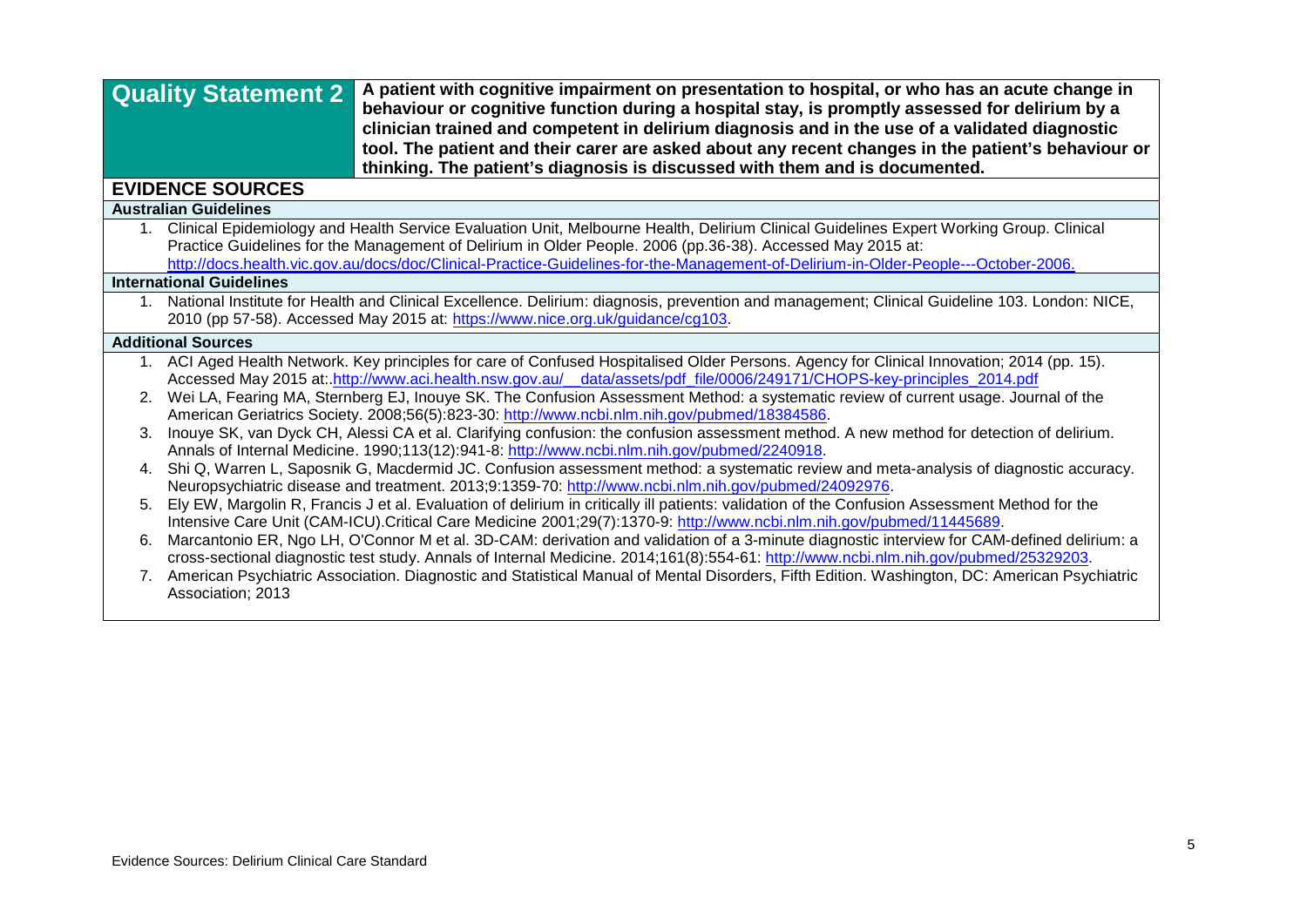**Quality Statement 3 A patient at risk of delirium is offered a set of interventions to prevent delirium and regular monitoring for changes in behaviour, cognition and physical condition.**

# **EVIDENCE SOURCES**

### **Australian Guidelines**

1. Clinical Epidemiology and Health Service Evaluation Unit, Melbourne Health, Delirium Clinical Guidelines Expert Working Group. Clinical Practice Guidelines for the Management of Delirium in Older People. 2006 (pp. 50). Accessed May 2015 at: <http://docs.health.vic.gov.au/docs/doc/Clinical-Practice-Guidelines-for-the-Management-of-Delirium-in-Older-People---October-2006>

### **International Guidelines**

1. National Institute for Health and Clinical Excellence. Delirium: diagnosis, prevention and management; Clinical Guideline 103. London: NICE, 2010 (pp. 57-58, 289). Accessed May 2015 at: [https://www.nice.org.uk/guidance/cg103.](https://www.nice.org.uk/guidance/cg103)

### **Additional Sources**

- 1. Hshieh TT, Yue J, Oh E, Puelle M, Dowal S, Travison T, et al. Effectiveness of Multicomponent Nonpharmacological Delirium Interventions: A Meta-analysis. JAMA Intern Med. 2015: [http://www.ncbi.nlm.nih.gov/pubmed/25643002.](http://www.ncbi.nlm.nih.gov/pubmed/25643002)
- 2. Siddiqi N, Harrison JK, Clegg A, Teale EA, Young J, Taylor J, et al. Interventions for preventing delirium in hospitalised non-ICU patients. The Cochrane Database of Systematic Reviews. 2016;3:CD005563. Epub 2016/03/12 <http://www.ncbi.nlm.nih.gov/pubmed/26967259>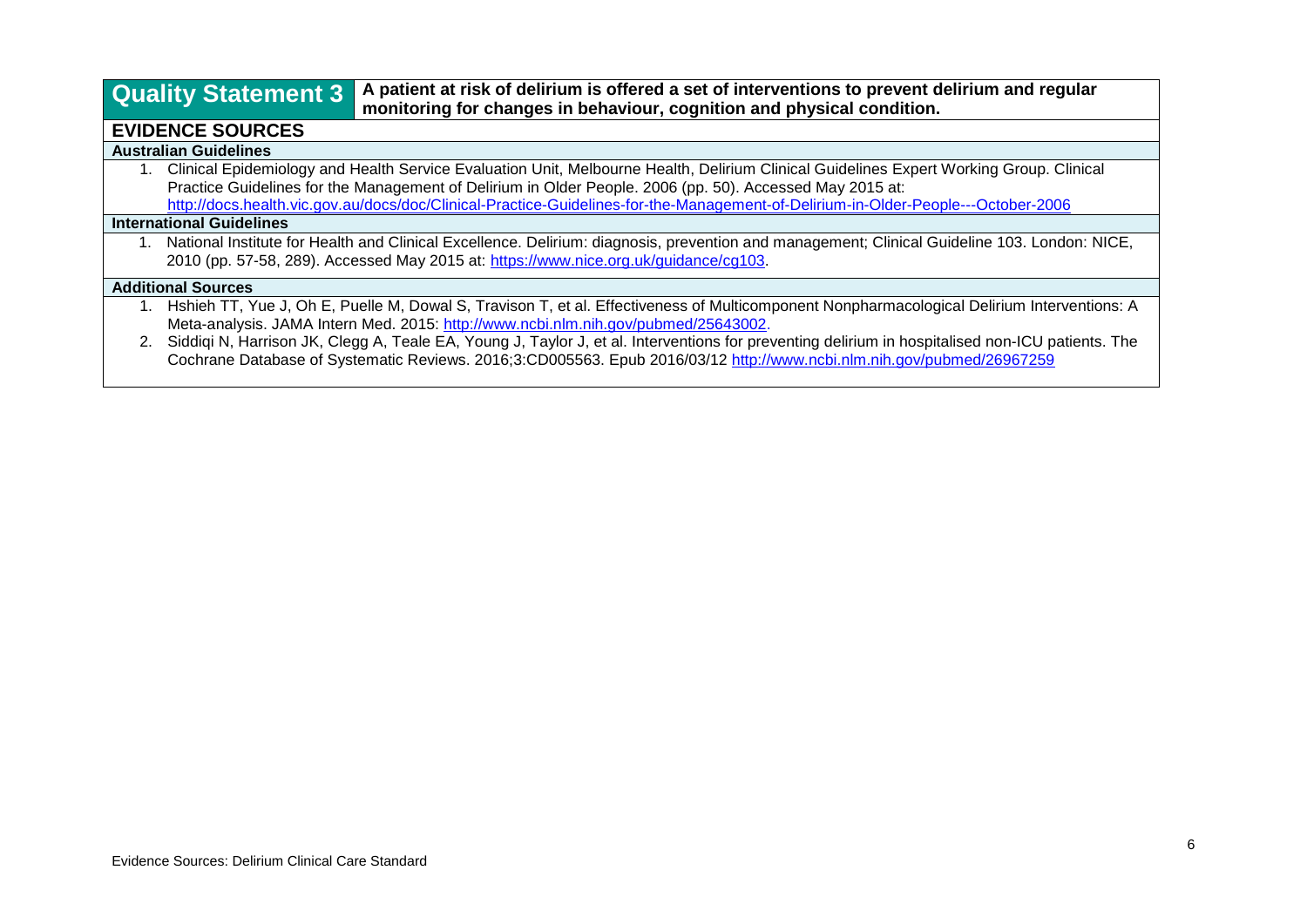**Quality Statement 4 A patient with delirium is offered a set of interventions to treat the causes of delirium, based on a comprehensive assessment.**

# **EVIDENCE SOURCES**

## **Australian Guidelines**

1. Clinical Epidemiology and Health Service Evaluation Unit, Melbourne Health, Delirium Clinical Guidelines Expert Working Group. Clinical Practice Guidelines for the Management of Delirium in Older People. 2006 (pp. 64,65). Accessed May 2015 at: [http://docs.health.vic.gov.au/docs/doc/Clinical-Practice-Guidelines-for-the-Management-of-Delirium-in-Older-People---October-2006.](http://docs.health.vic.gov.au/docs/doc/Clinical-Practice-Guidelines-for-the-Management-of-Delirium-in-Older-People---October-2006)

2. Psychotropic Expert Group. Therapeutic Guidelines: Psychotropic. Melbourne: Therapeutic Guidelines Limited, 2013

### **International Guidelines**

1. National Institute for Health and Clinical Excellence. Delirium: diagnosis, prevention and management; Clinical Guideline 103. London: NICE, 2010 (pp. 58, 344). Accessed May 2015 at: [https://www.nice.org.uk/guidance/cg103.](https://www.nice.org.uk/guidance/cg103)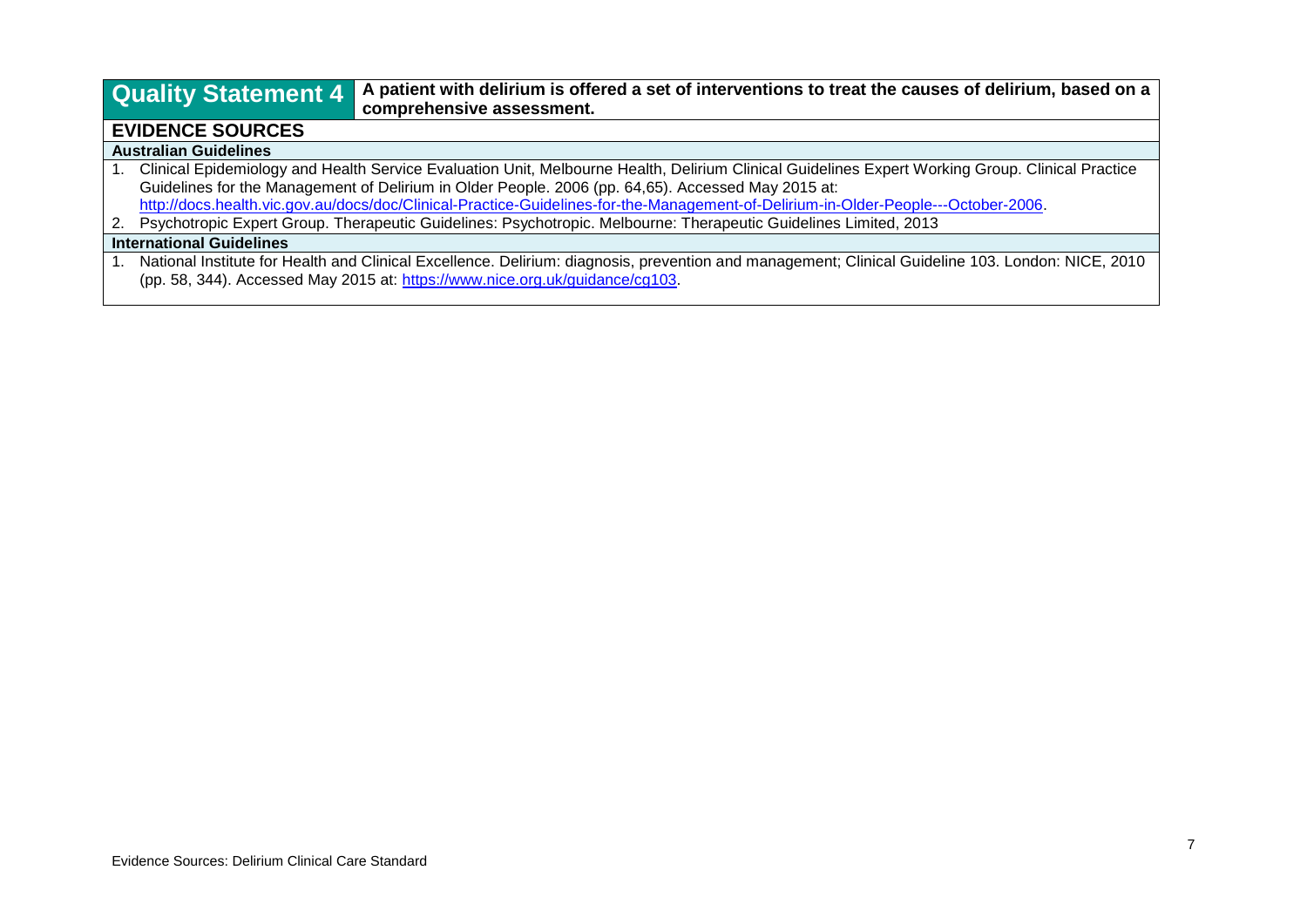# **Quality Statement 5 A patient with delirium receives care based on their risk of falls and pressure injuries.**

## **EVIDENCE SOURCES**

### **Australian Guidelines**

1. Clinical Epidemiology and Health Service Evaluation Unit, Melbourne Health, Delirium Clinical Guidelines Expert Working Group. Clinical Practice Guidelines for the Management of Delirium in Older People. 2006 (pp.61). Accessed May 2015 at: <http://docs.health.vic.gov.au/docs/doc/Clinical-Practice-Guidelines-for-the-Management-of-Delirium-in-Older-People---October-2006>

### **International Guidelines**

1. National Institute for Health and Clinical Excellence. Delirium: diagnosis, prevention and management; Clinical Guideline 103. London: NICE, 2010 (pp.241). Accessed May 2015 at: [https://www.nice.org.uk/guidance/cg103.](https://www.nice.org.uk/guidance/cg103)

### **Additional Sources**

- 1. Australian and New Zealand Society for Geriatric Medicine. Delirium in Older People: Position Statement 13. 2012. Accessed May 2015 at: <http://www.anzsgm.org/documents/PS13DeliriumstatementRevision2012.pdf>
- 2. O'Keeffe S, Lavan J. The prognostic significance of delirium in older hospital patients. Journal of the American Geriatrics Society. 1997;45(2):174-8: [http://www.ncbi.nlm.nih.gov/pubmed/9033515.](http://www.ncbi.nlm.nih.gov/pubmed/9033515)
- 3. Travers C, Byrne G, Pachana N, Klein K, Gray L. Delirium in Australian hospitals: a prospective study. Current Gerontology and Geriatrics Research. 2013;2013:ID284780: [http://www.hindawi.com/journals/cggr/2013/284780/.](http://www.hindawi.com/journals/cggr/2013/284780/)
- 4. Watkin L, Blanchard MR, Tookman A, Sampson EL. Prospective cohort study of adverse events in older people admitted to the acute general hospital: risk factors and the impact of dementia. Int J Geriatr Psychiatry. 2012;27(1):76-82[.http://www.ncbi.nlm.nih.gov/pubmed/21360591.](http://www.ncbi.nlm.nih.gov/pubmed/21360591)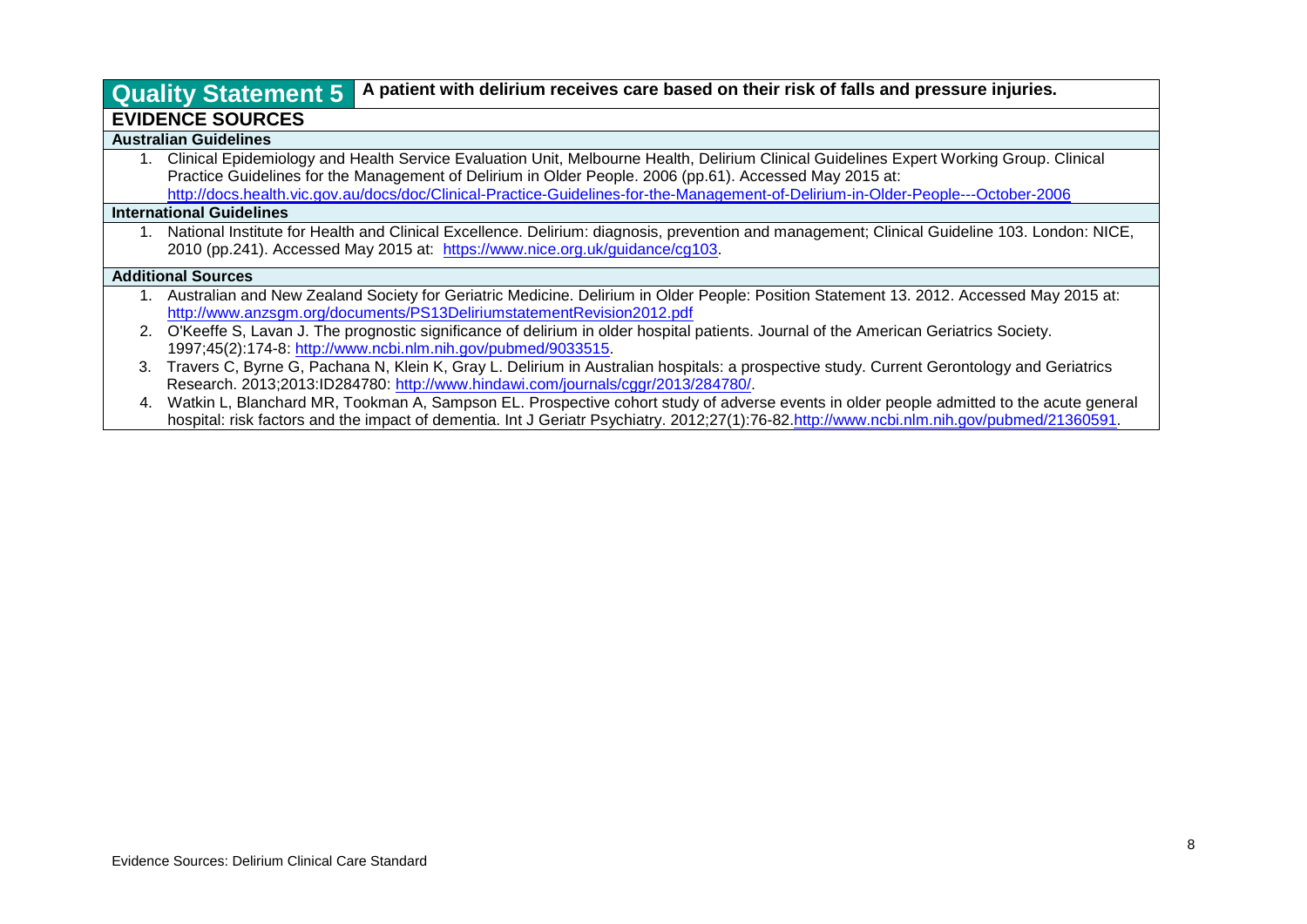# **Quality Statement 6 Treatment with an antipsychotic medicine is only considered if a patient with delirium is distressed and the cause of their distress cannot be addressed and non-drug strategies have failed to ease their symptoms.**

# **EVIDENCE SOURCES**

### **Australian Guidelines**

- 1. Clinical Epidemiology and Health Service Evaluation Unit, Melbourne Health, Delirium Clinical Guidelines Expert Working Group. Clinical Practice Guidelines for the Management of Delirium in Older People. 2006 (pp.64-5). Accessed May 2015 at [http://docs.health.vic.gov.au/docs/doc/Clinical-Practice-Guidelines-for-the-Management-of-Delirium-in-Older-People---October-2006.](http://docs.health.vic.gov.au/docs/doc/Clinical-Practice-Guidelines-for-the-Management-of-Delirium-in-Older-People---October-2006)
- 2. Psychotropic Expert Group. Therapeutic Guidelines: Psychotropic. Melbourne: Therapeutic Guidelines Limited, 2013

### **International Guidelines**

1. National Institute for Health and Clinical Excellence. Delirium: diagnosis, prevention and management; Clinical Guideline 103. London: NICE, 2010 (pp.68, 364). Accessed May 2015 at: [https://www.nice.org.uk/guidance/cg103.](https://www.nice.org.uk/guidance/cg103)

### **Additional Sources**

- 1. AMH Aged Care Companion. Adelaide: Australian Medicines Handbook Pty Ltd; 2014.
- 2. NSW Department of Health. Guidelines for working with people with challenging behaviours in residential aged care facilities using appropriate interventions and minimising restraint. Sydney: NSW Department of Health; 2006 [cited December 2015]. Available from [http://www.health.nsw.gov.au/policies/gl/2006/pdf/GL2006\\_014.pdf](http://www.health.nsw.gov.au/policies/gl/2006/pdf/GL2006_014.pdf)
- 3. Peisah C, Chan DK, McKay R, Kurrle SE, Reutens SG. Practical guidelines for the acute emergency sedation of the severely agitated older patient. Intern Med J. 2011;41(9):651-7. Epub 2011/09/09
- 4. Australian and New Zealand Society for Geriatric Medicine. Delirium in older people: position statement 13. 2012 [cited December 2015]; Available from: http://www.anzsgm.org/documents/PS13DeliriumstatementRevision2012.pdf
- 5. Australian Commission on Safety and Quality in Health Care. Preventing falls and harm from falls in older people. Best practice guidelines for Australian hospitals. Sydney: ACSQHC, 2009.
- 6. Department of Health WA. Delirium model of care. Perth: Aged Care Network, Department of Health, Western Australia; 2008; Available from: http://www.healthnetworks.health. wa.gov.au/modelsofcare/docs/Delirium\_Model\_of\_Care.pdf